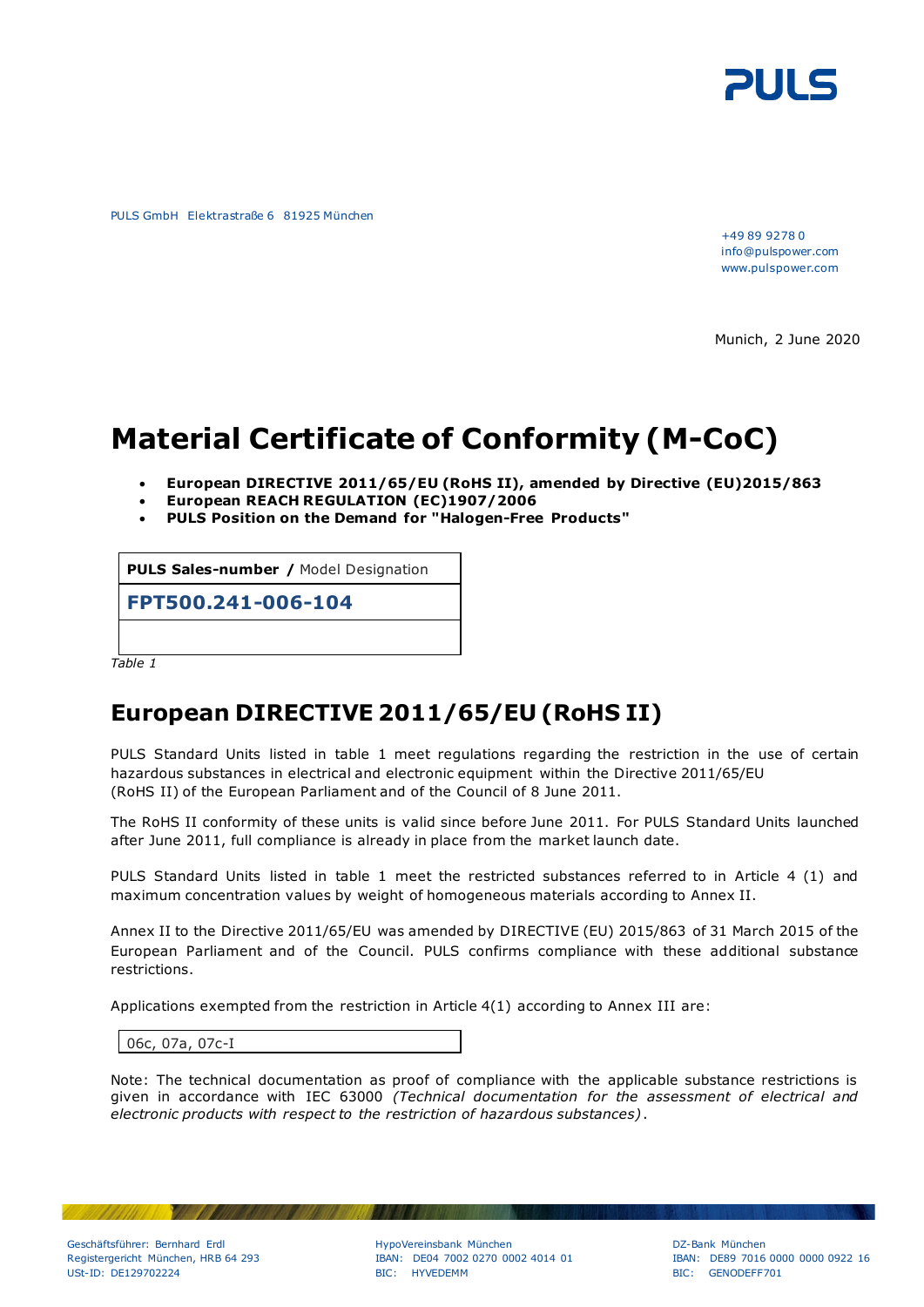

## **European REACH Regulation (EC) 1907/2006**

As a manufacturer of electronic power supplies, PULS GmbH is a "downstream user" with regards to the Regulation for the Registration, Evaluation, Authorisation and Restriction of Chemicals (REACH). Therefore, PULS is providing information only on non-chemical articles (products). In principle, PULS GmbH is not subject to any obligation to register or to compile material safety data sheets.

PULS hereby confirms that its electronic power supplies comply with the legal obligations regarding Article 33 and the restrictions outlined in Annex XVII of the European REACH Regulation 1907/2006 which came into force on 01.06.2007.

PULS and its suppliers will continuously review the actual ECHA "Candidate List" for additions and updates and act accordingly in compliance with REACH regulations. The actual candidate list is provided on the European Chemicals Agency website at:

<https://echa.europa.eu/candidate-list-table>

The information requirement of REACH Article 33 is met by considering the ECJ-Judgment (Case C-106/14) for calculating the SVHC content in articles.

The SVHC weight calculation is done in recommendation according to the - ECHA Guidance on requirements for substances in articles.

Within PULS supply chain the company received the following REACH Article 33 information that its Standard Units (listed in table 1) contain component(s) with the following SVHC (Article 59) listed substances  $>0.1\%$  by weight.

| <b>Article Group</b>                                                                                                                             | SVHC listed substances $> 0.1$ % by weight | EC #      | CAS#      |
|--------------------------------------------------------------------------------------------------------------------------------------------------|--------------------------------------------|-----------|-----------|
| Electronic<br>Components                                                                                                                         | Lead                                       | 231-100-4 | 7439-92-1 |
| From PULS supply chain there is currently no information that material safety data sheets must be<br>made available for units listed in table 1. |                                            |           |           |

*Table 2*

PULS will replace SVHC listed substances with alternative solutions as far as is technically and economically feasible.

Note: The technical documentation as proof of compliance with the applicable substance restrictions and SVHC candidate list is given in accordance with IEC 63000 (*Technical documentation for the assessment of electrical and electronic products with respect to the restriction of hazardous substances* ).